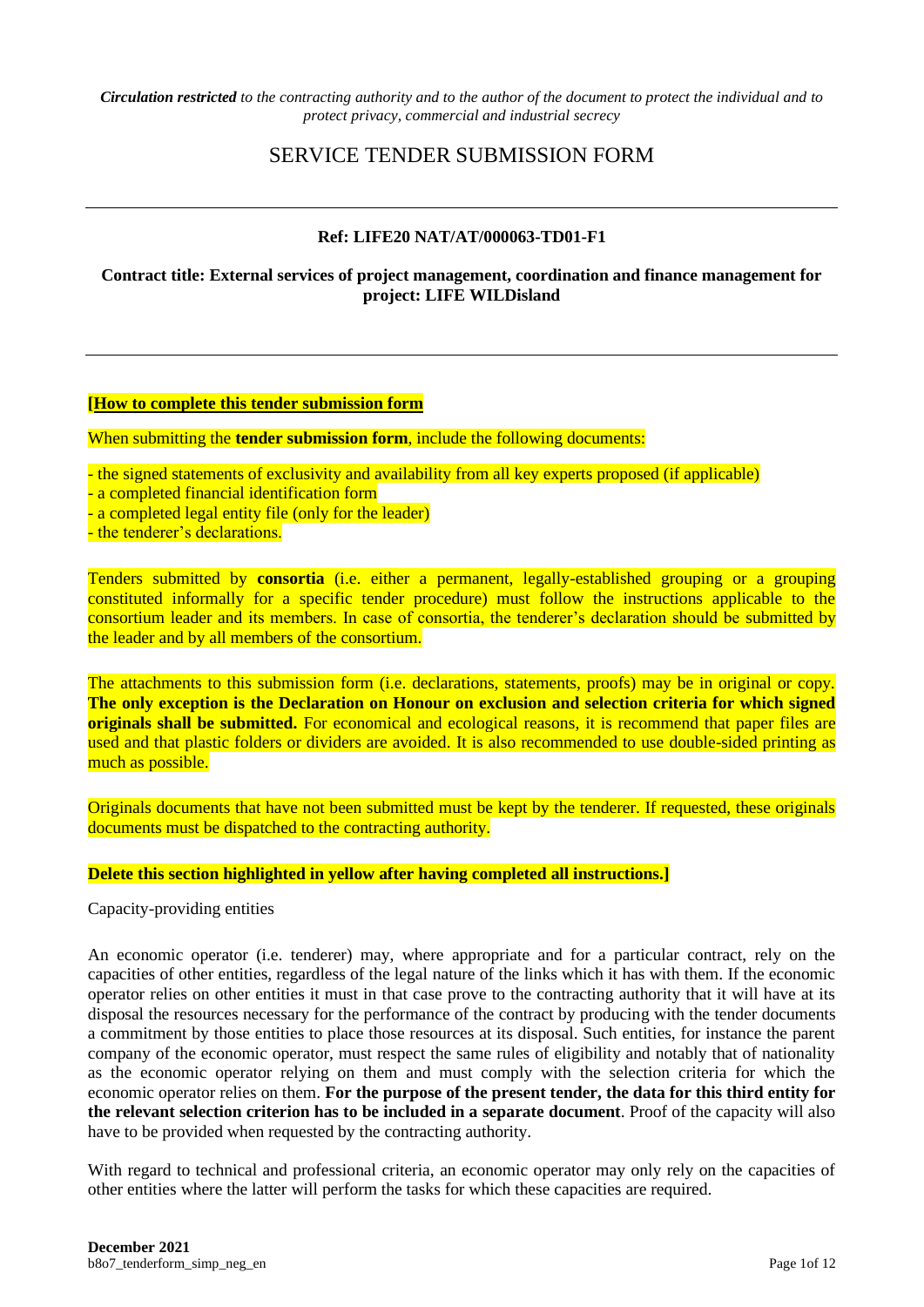With regard to economic and financial criteria, the entities upon whose capacity the economic operator relies, become jointly and severally liable for the performance of the contract.

|                                 | Name(s) of legal entity or entities submitting this tender | Nationality <sup>1</sup> |
|---------------------------------|------------------------------------------------------------|--------------------------|
| $\mathbf{Leader}^2$             |                                                            |                          |
|                                 |                                                            |                          |
|                                 |                                                            |                          |
|                                 |                                                            |                          |
|                                 |                                                            |                          |
| $\label{eq:em} \textbf{Member}$ |                                                            |                          |
|                                 |                                                            |                          |
|                                 |                                                            |                          |
|                                 |                                                            |                          |
|                                 |                                                            |                          |
| Etc.                            |                                                            |                          |
|                                 |                                                            |                          |
|                                 |                                                            |                          |
|                                 |                                                            |                          |

# **1 SUBMITTED by (i.e. the identity of the tenderer)**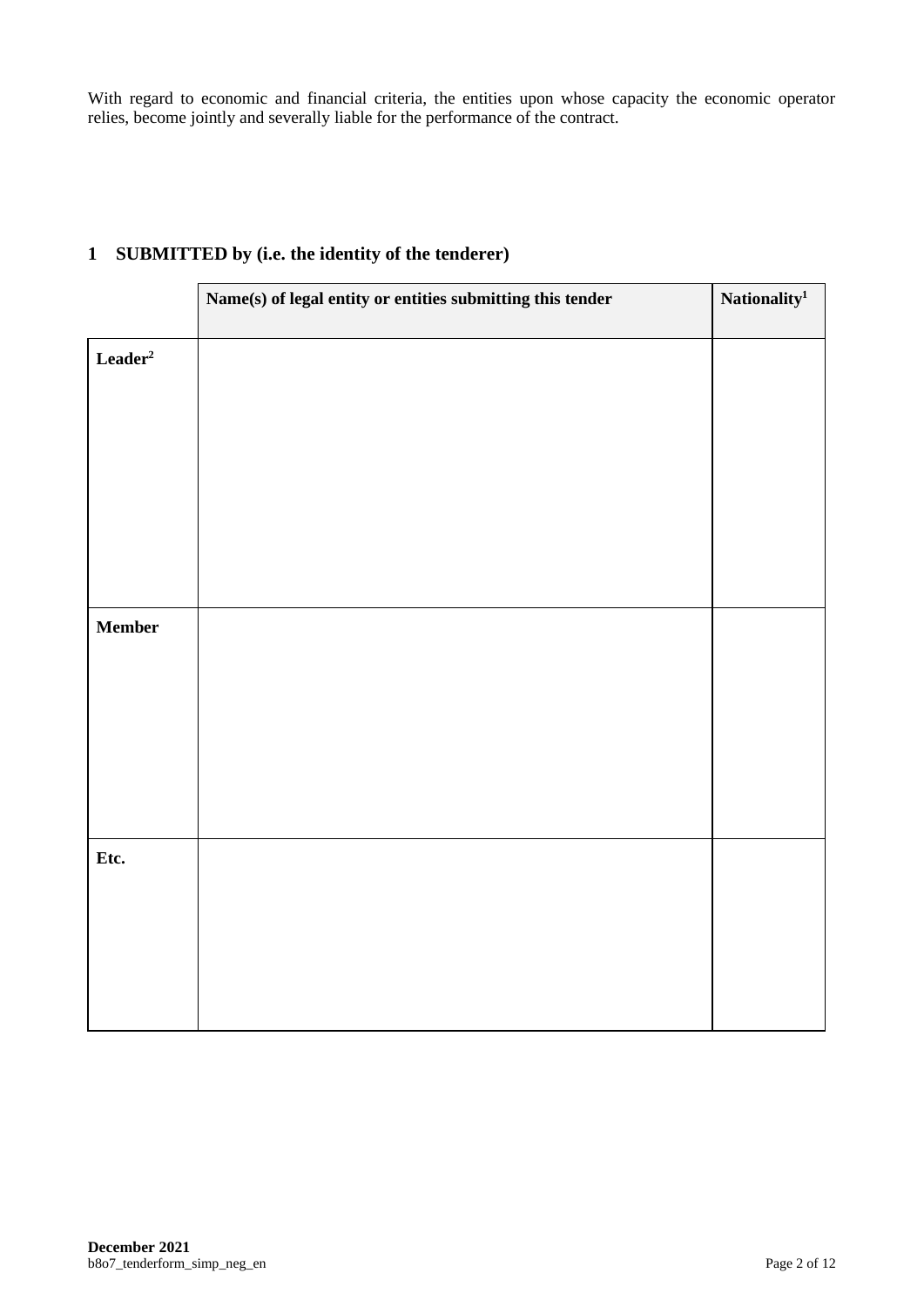## **2 CONTACT PERSON (for this tender)**

| <b>Name</b>      |  |
|------------------|--|
| Organisation     |  |
| <b>Address</b>   |  |
| <b>Telephone</b> |  |
| Fax              |  |
| e-mail           |  |

## **3 ECONOMIC AND FINANCIAL CAPACITY<sup>3</sup>**

Please complete the following table of financial data<sup>4</sup> based on your annual closed accounts and your latest projections. If annual accounts are not yet available for the current year or past year, please provide your latest estimates in the columns marked with \*\*. Figures in all columns must be calculated on the same basis to allow a direct, year-on-year comparison to be made (or, if the basis has changed, please provide an explanation of the change as a footnote to the table). When the current ratio is set as selection criterion, for non-for-profit organisations the ratio has to be calculated without taking into account within the current liabilities the pre-financing received from donors for ongoing projects. Any other clarification or explanation which is judged necessary may also be provided. If the tenderer is a public body, please provide equivalent information.

| <b>Financial data</b><br>Data requested in this<br>table must be consistent<br>with the selection criteria<br>set in the contract notice | 2 years<br>before last<br>$\mathbf{year}^5$<br>$<$ specify $>$<br><b>EUR</b> | Year<br>before last<br>year <sup>5</sup><br>$<$ specify><br>EUR | Last year <sup>5</sup><br>$<$ specify $>$<br><b>EUR</b> | Average<br>6<br><b>EUR</b> | [Past-year<br>$EUR$ <sup>**</sup> | <b>[Current</b><br>year<br>$EUR$ <sup>**</sup> |
|------------------------------------------------------------------------------------------------------------------------------------------|------------------------------------------------------------------------------|-----------------------------------------------------------------|---------------------------------------------------------|----------------------------|-----------------------------------|------------------------------------------------|
| Annual turnover <sup>7</sup> ,<br>excluding this contract                                                                                |                                                                              |                                                                 |                                                         |                            |                                   |                                                |
| Current assets <sup>8</sup>                                                                                                              |                                                                              |                                                                 |                                                         |                            |                                   |                                                |
| Current liabilities <sup>9</sup>                                                                                                         |                                                                              |                                                                 |                                                         |                            |                                   |                                                |
| [Current ratio (current<br>assets/current<br>liabilities)                                                                                | Not<br>applicable                                                            | Not<br>applicable                                               |                                                         | Not<br>applicable          | Not<br>applicable                 | Not<br>applicable]                             |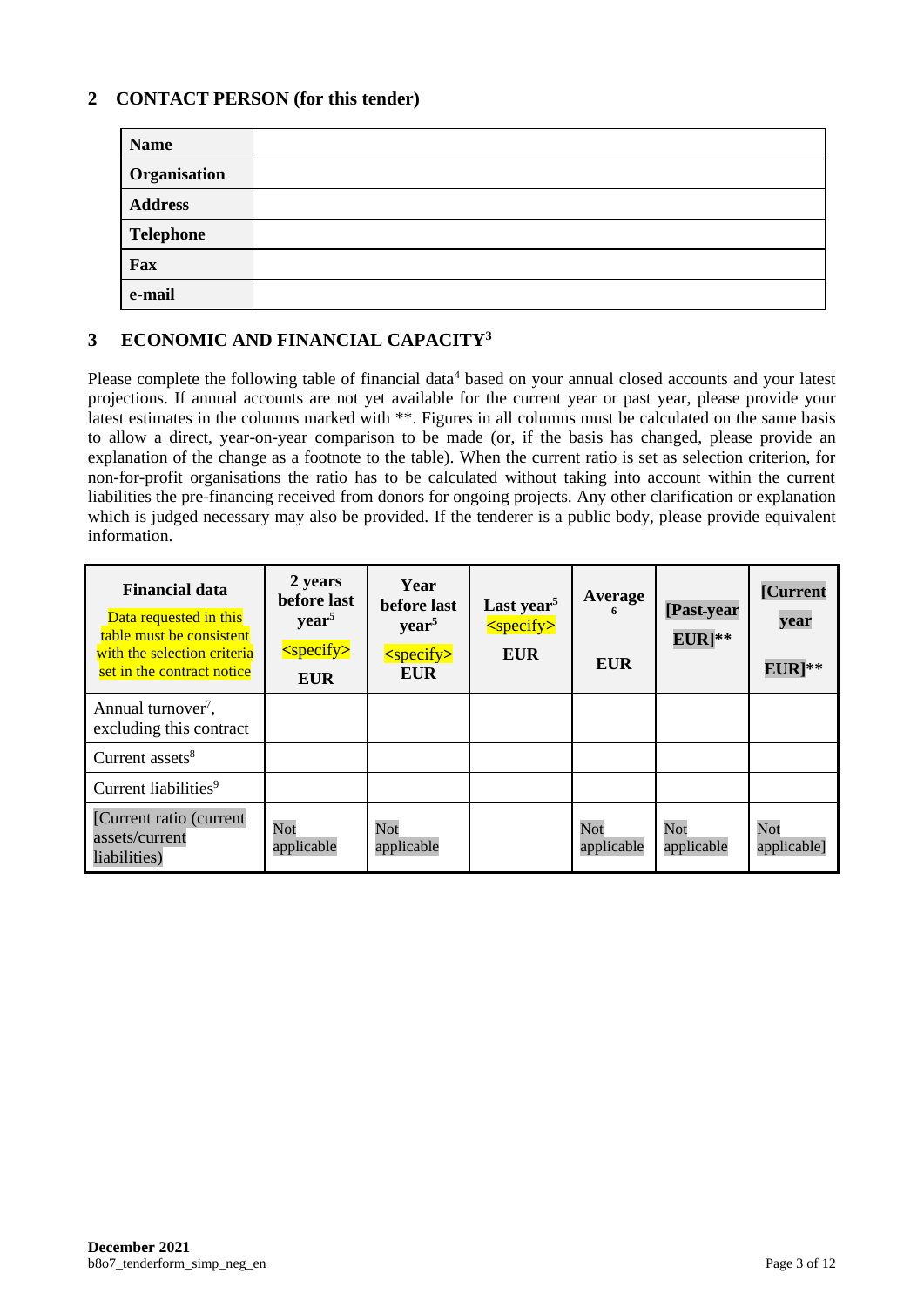## **4 PERSONNEL**

Please provide the following statistics on personnel for the current year and the two previous years.<sup>10</sup>

| <b>Annual manpower</b>                                              | Year before last year |                                  |                | Last year                               | <b>Current</b> year |                                         | <b>Period average</b> |                                         |
|---------------------------------------------------------------------|-----------------------|----------------------------------|----------------|-----------------------------------------|---------------------|-----------------------------------------|-----------------------|-----------------------------------------|
|                                                                     | <b>Overall</b>        | Relevant<br>fields <sup>11</sup> | <b>Overall</b> | <b>Relevant</b><br>fields <sup>11</sup> | <b>Overall</b>      | <b>Relevant</b><br>fields <sup>11</sup> | <b>Overall</b>        | <b>Relevant</b><br>fields <sup>11</sup> |
| Permanent<br>personnel <sup>12</sup>                                |                       |                                  |                |                                         |                     |                                         |                       |                                         |
| Other personnel <sup>13</sup>                                       |                       |                                  |                |                                         |                     |                                         |                       |                                         |
| Total                                                               |                       |                                  |                |                                         |                     |                                         |                       |                                         |
| Permanent<br>personnel as a<br>proportion of total<br>personnel (%) | $\%$                  | $\%$                             | $\%$           | %                                       | $\%$                | $\%$                                    | $\%$                  | %                                       |

## **5 AREAS OF SPECIALISATION**

Please fill in the table below to indicate any areas of specialist knowledge related to this contract for each legal entity making this tender. State the type of area of specialisation as the row heading and use the name of the legal entity as the column headings. Indicate the areas of specialist knowledge each legal entity has by placing a tick (✓) in the box corresponding to the specialisation in which it has significant experience. **Maximum 10 specialisations**.

|                           | Leader | Member 2 | Member 3 | Etc |
|---------------------------|--------|----------|----------|-----|
| Relevant specialisation 1 |        |          |          |     |
| Relevant specialisation 2 |        |          |          |     |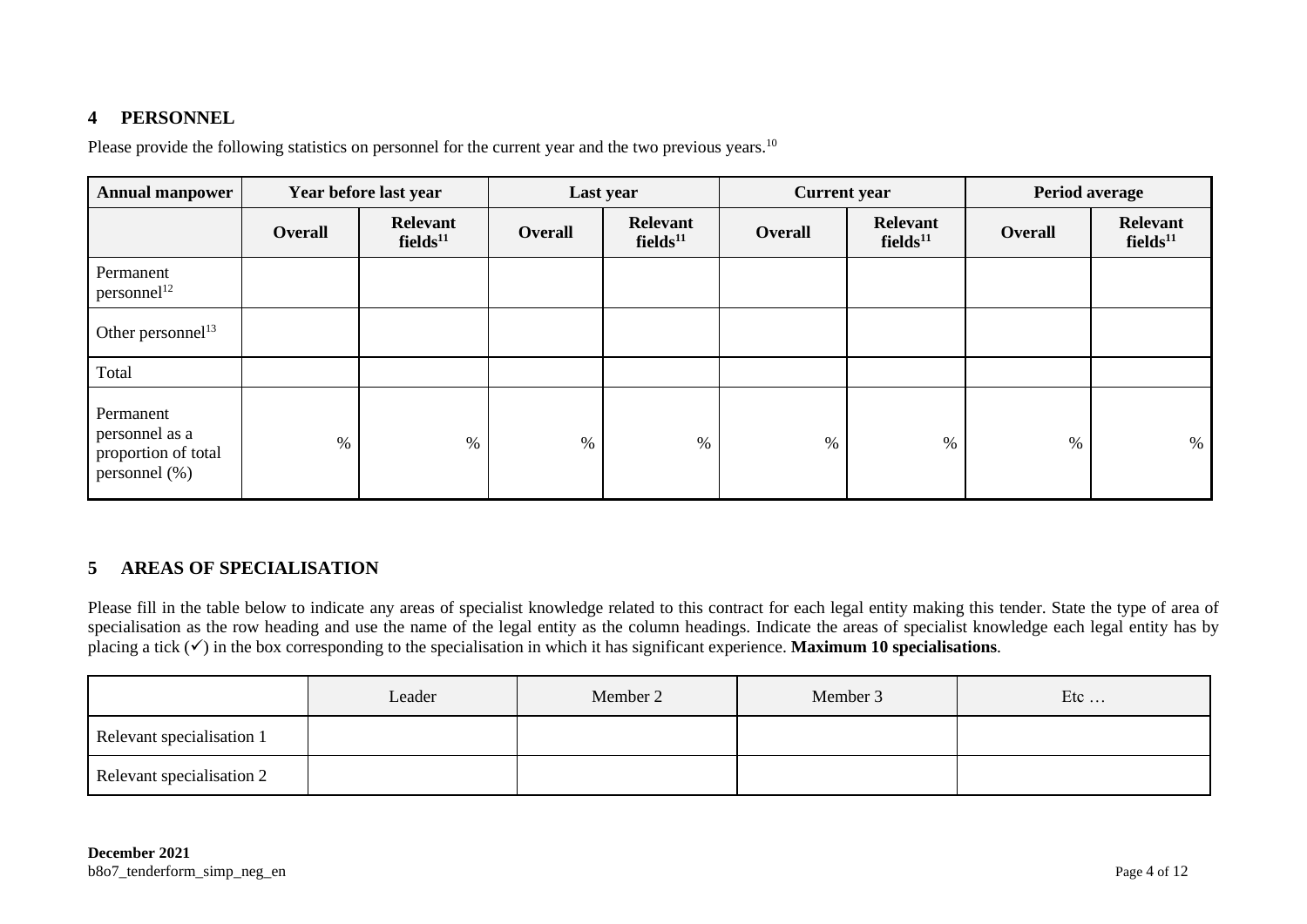| Etc |  |  |
|-----|--|--|
|     |  |  |
|     |  |  |
|     |  |  |

## **6 EXPERIENCE**

Please fill in the table below to summarise the main projects related to this contract carried out over the past  $\overline{3}$  years<sup>15</sup> by the legal entity or entities making this this tender. The number of references to be provided must not exceed 15 .

| Ref no (maximum 15)             |          |                                                     |                                                                                 |                                |                |                                                   |                                   |                                       |
|---------------------------------|----------|-----------------------------------------------------|---------------------------------------------------------------------------------|--------------------------------|----------------|---------------------------------------------------|-----------------------------------|---------------------------------------|
| Name of legal entity            | Country  | <b>Overall</b><br>contract<br>value<br>$(EUR)^{16}$ | <b>Proportion</b><br>carried out<br>by legal<br>entity<br>$(\frac{6}{17})^{17}$ | No of<br>personnel<br>provided | Name of client | Origin of<br>funding                              | <b>Dates</b><br>(start/end)<br>18 | Name of consortium<br>members, if any |
| $\cdots$                        | $\cdots$ | $\cdots$                                            | $\cdots$                                                                        | $\cdots$                       | $\cdots$       | $\cdots$                                          | $\cdots$                          | $\cdots$                              |
| Detailed description of project |          |                                                     |                                                                                 |                                |                | Type and scope of services provided <sup>19</sup> |                                   |                                       |
| .                               |          |                                                     |                                                                                 |                                |                | $\cdots$                                          |                                   |                                       |

## **7 DECLARATIONS**

As part of their tender, each legal entity identified under point 1 of this tender, including every consortium member, must submit a signed declaration using the attached format. The declaration may be in original or in copy. If copies are submitted, the originals must be sent to the contracting authority upon request.

Moreover, each legal entity identified under point 1 of this form, including every consortium member, and each capacity-providing entity (if any) must submit a signed declaration on honour on exclusion and selection criter signed declaration on honour on exclusion and selection criteria (form A14 available at the following link: <http://ec.europa.eu/europeaid/prag/annexes.do?chapterTitleCode=A> ).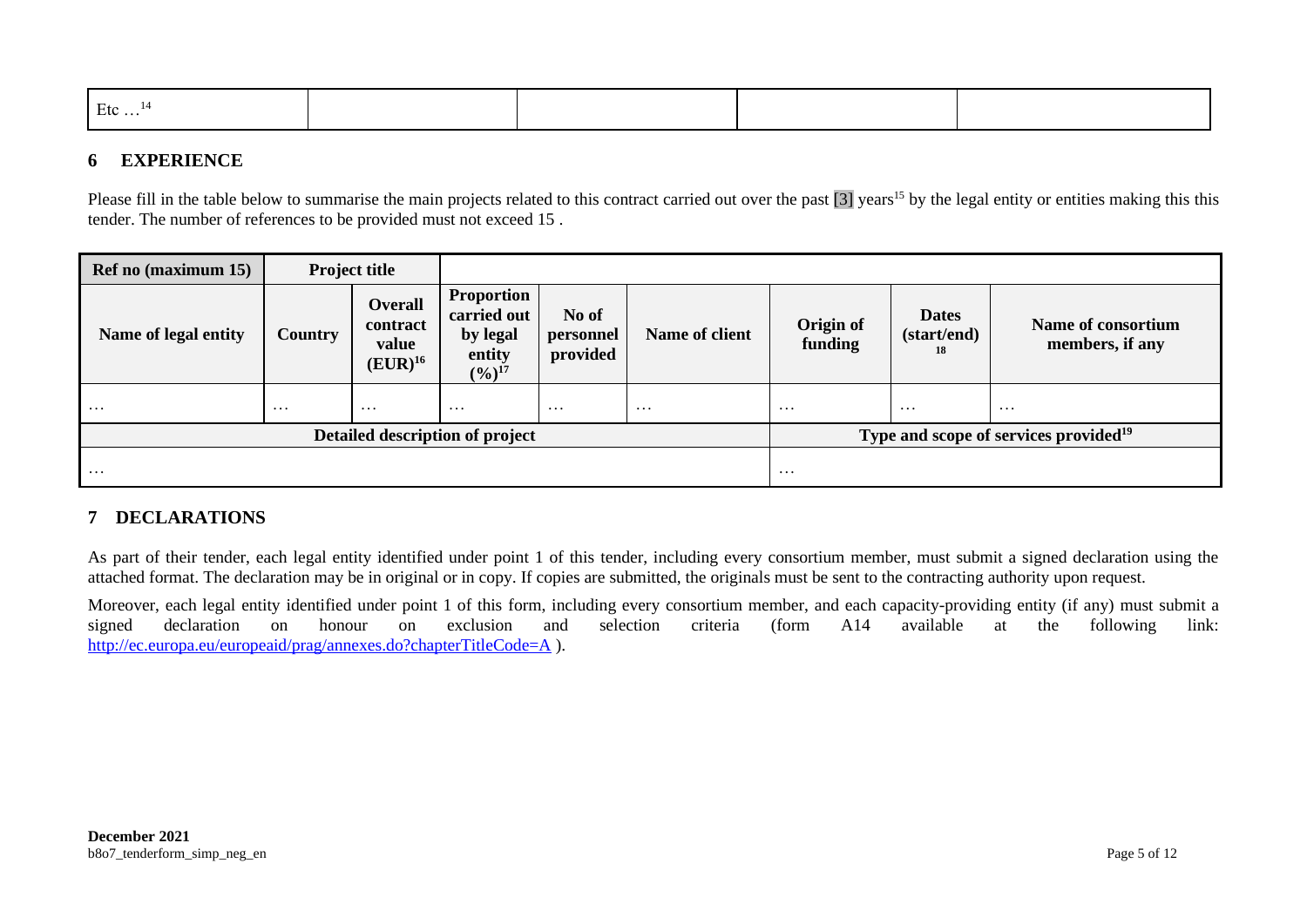## **8 STATEMENT**

I, the undersigned, being the authorised signatory of the above tenderer (for a consortium, this must include all consortium members), hereby declare that we have examined and accept without reserve or restriction the entire contents of the tender dossier for the tender procedure referred to above. We offer to provide the services requested in the tender dossier on the basis of the following documents, which comprise our technical offer, and our financial offer, which is submitted in a separate, sealed envelope:

- ❑ Organisation & methodology
- $\Box$  Key experts (comprising a list of the key experts and their CVs), if required
- ❑ Tenderer's declarations (for a consortium, two from each consortium member)
- ❑ Statements of exclusivity and availability signed by each of the key experts, if required
- ❑ Completed financial identification form (see Annex VI to the draft contract) providing details of the bank account into which payments under the proposed contract should be made in the event that we are awarded the contract (or the financial identification number or a copy of the financial identification form provided to the contracting authority on an earlier occasion, unless it has changed in the meantime)
- ❑ Completed legal entity file (or the legal entity number allocated. Alternatively a copy of the legal entity file provided to the contracting authority on an earlier occasion, unless the legal status has changed in the meantime)
- ❑ Duly authorised signature: an official document (statutes, power of attorney, notary statement, etc.) proving that the person who signs on behalf of the company/joint venture/consortium is duly authorised to do so.
- ❑ Documentary proof or statements required under the law of the country where we are effectively established (or each of the companies in case of a consortium), to show that we do not fall into any of the exclusion situations listed in Section 2.6.10.1 of the practical guide. This evidence or these documents or statements must carry a date, which is not more than one year before the date of submission of the tender. In addition, a statement is furnished stating that the situations described in these documents have not changed since then.
- □ Documentary evidence of the financial and economic capacity as well as the technical and professional capacity according to the selection criteria specified in the contract notice.

Any subcontractor, including those only aiming at making available experts, are eligible and do not fall in any exclusion situation. All sub-contracting arrangements are mentioned in the organisation and methodology.

This tender is subject to acceptance within the validity period stipulated in clause 6 of the instructions to tenderers.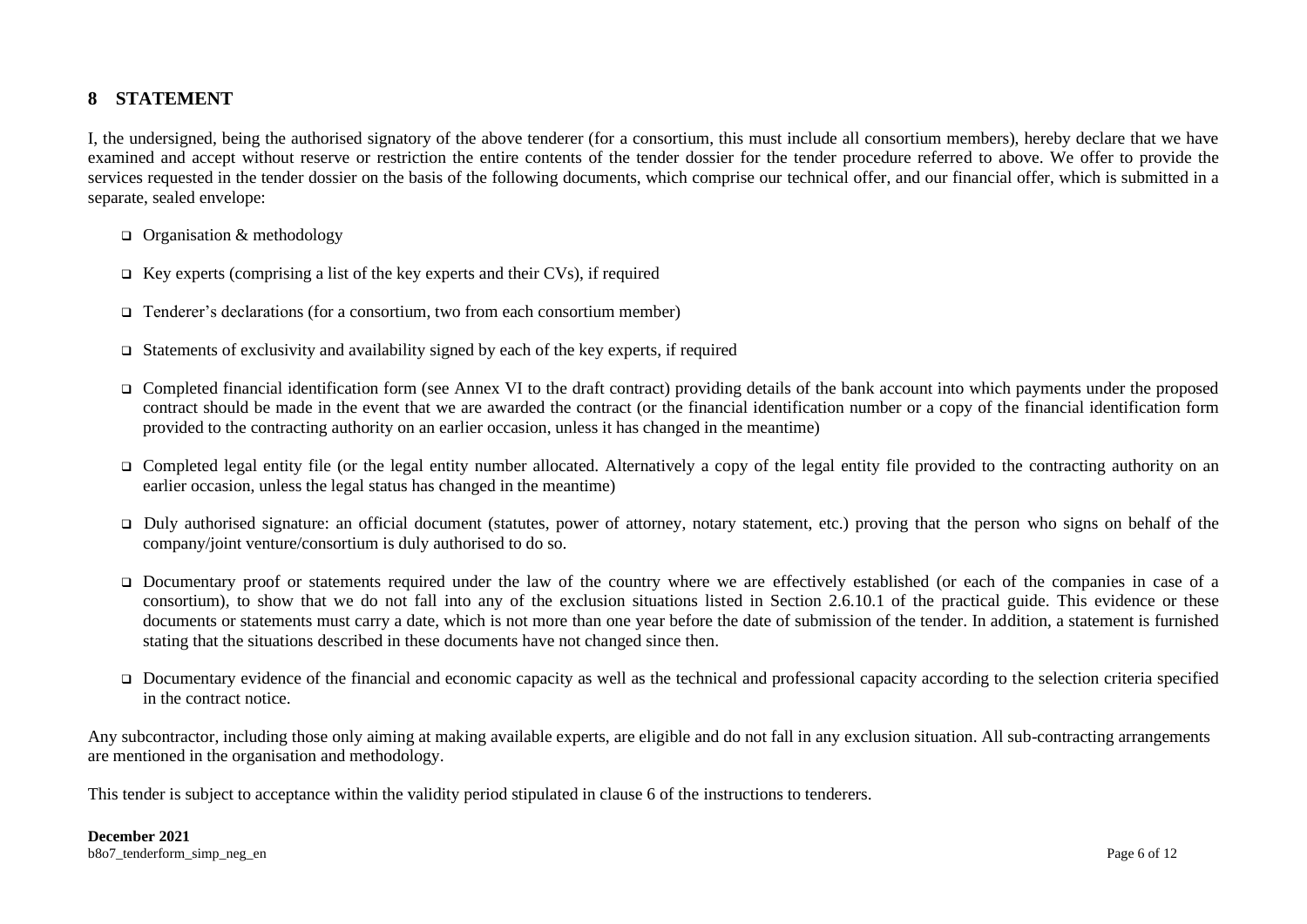We confirm that we, including all consortium members, subcontractors and experts are not in the lists of EU restrictive measures [\(www.sanctionsmap.eu\)](http://www.sanctionsmap.eu/) and we understand that our tender may be rejected, if proved the contrary. We understand that our tender may be rejected if we propose key and non-key experts who have been involved in preparing this project or employ them as advisers in the preparation of our tender. We also understand that this may mean exclusion from other tender procedures and contracts funded by the EU/EDF.

We are fully aware that, for a consortium, the composition of the consortium cannot be changed in the course of the tender procedure, unless the contracting authority has given its prior approval in writing. We are also aware that the consortium members have joint and several liability towards the contracting authority concerning participation in the above tender procedure and any contract awarded to us as a result of it.

We confirm that any key or non-key expert proposed in this tender procedure will either be employed or otherwise legally contracted, directly or indirectly, by the candidate (or, for a consortium, by a member of the consortium). Where any key or non-key experts proposed in this tender procedure will not be directly contracted or employed by the candidate (or, for a consortium, by a member of the consortium) but through a third party, the latter is a subcontractor. As such, the latter will be subject to all sub-contracting conditions applicable to this tender procedure, including eligibility and non-exclusion situation. We undertake to declare all such cases of sub-contracting in the Organisation & Methodology.

We understand that entities upon whose capacity we rely with regard to economic and financial criteria, become jointly and severally liable for the performance of the contract.

Signed on behalf of the tenderer

| <b>Name</b>      |  |
|------------------|--|
| <b>Signature</b> |  |
| <b>Date</b>      |  |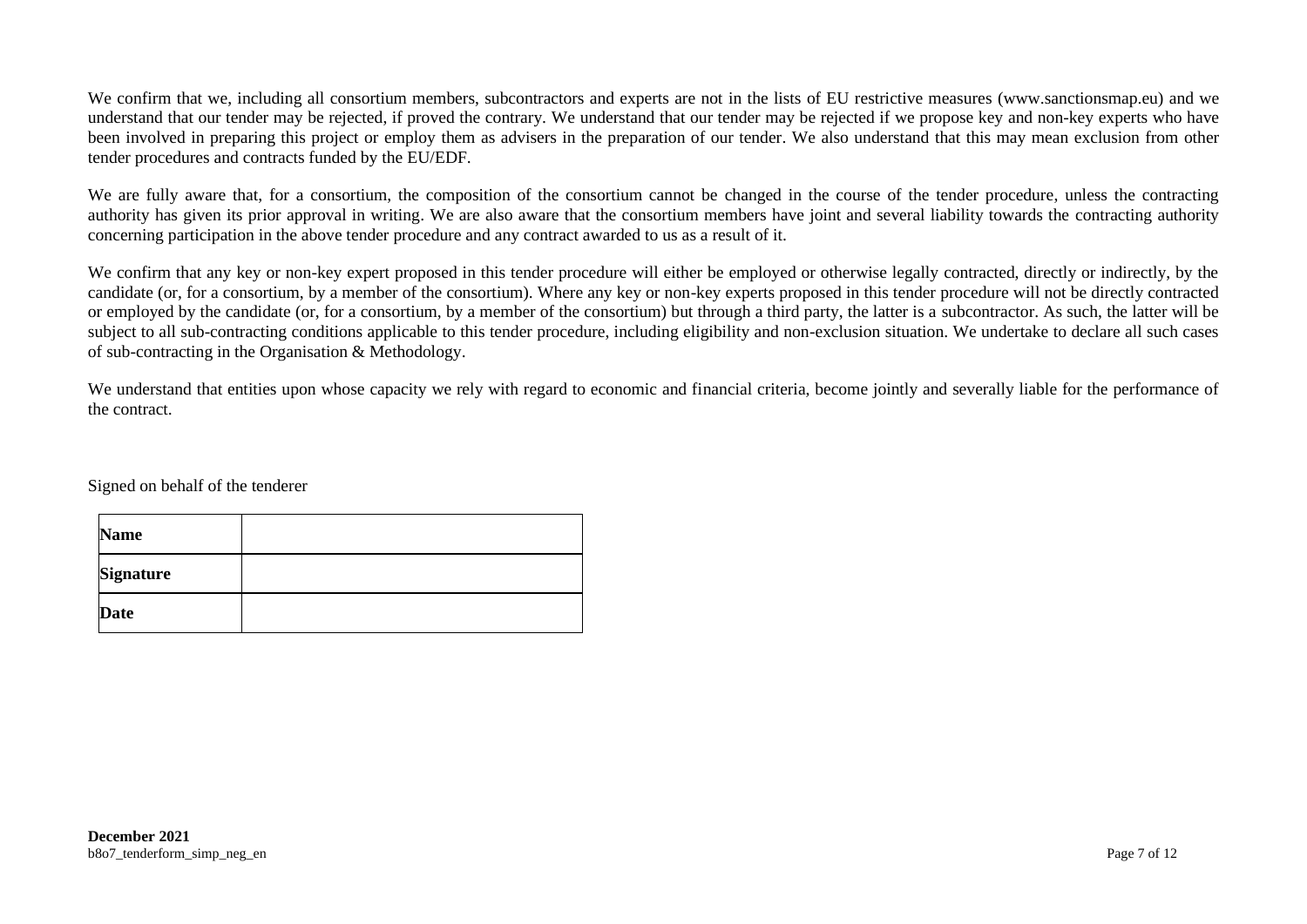#### **FORMAT FOR THE DECLARATION REFERRED TO IN POINT 7 OF THE TENDER SUBMISSION FORM To be submitted on the headed notepaper of the legal entity concerned**

#### <Date>

#### **Public Enterprise "Vojvodinašume" PETROVARADIN,**

#### **Preradovićeva 2, 21131 Petrovaradin, Republic of Serbia**

**Your ref: LIFE20 NAT/AT/000063-TD01-F1**

#### **TENDERER'S DECLARATION**

#### Dear Sir/Madam

In response to your letter of invitation for the above contract we,  $\langle$  name(s) of legal entity or entities. hereby declare that we:

- are submitting this tender [ on an individual basis  $\int_{a}^{b}$  [ as member of the consortium led by  $\lt$  name of the leader> [ourselves]]<sup>\*</sup> for this contract. We confirm that we are not participating in any other tender for the same contract in any form (as a member, leader, in a consortium or as an individual candidate);
- agree to abide by the ethics clauses in Section 13 of the instructions to tenderers, have not been involved in the preparation of the project which is the subject of this tender procedure unless it is proved that the involvement in previous stages of the project does not constitute unfair competition, and have no professional conflicting interests and/or any relation with other tenderers or other parties in the tender procedure or behaviour which may distort competition at the time of submission of this tender according to Section 2.5.4. of the practical guide;
- [have attached a current list of the enterprises in the same group or network as ourselves ] [are not part of a group or network  $]^{*}$  and have only included data in the tender form concerning the resources and experience of [our legal entity] [our legal entity and the entities for which we attach a written undertaking] $\frac{\cdot}{\cdot}$ ;
- will inform the contracting authority immediately if there is any change in the above circumstances at any stage during the implementation of the tasks;
- fully recognise and accept that if the above-mentioned persons participate in spite of being in any of the situations listed in Section 2.6.10.1.1. of the practical guide or if the declarations or information provided prove to be false they may be subject to rejection from this procedure and to administrative sanctions in the form of exclusion and financial penalties up to 10% of the total estimated value of the contract being awarded and that this information may be published on the Commission website in accordance with the Financial Regulation in force;
- are aware that, for the purposes of safeguarding the EU's financial interests, our personal data may be transferred to internal audit services, to the European Court of Auditors, to the Financial Irregularities Panel or to the European Anti-Fraud Office.

We understand that our tender and the expert may be excluded if we propose the same key expert as another tenderer or if we propose a key expert who is engaged in an EU/EDF financed project if the input from his/her position in that contract could be required on the same dates as his/her work under this contract.

We understand that if we fail to respond within the delay after receiving the notification of award, or if the information provided is proved false, the award may be considered null and void.

\*: Delete as applicable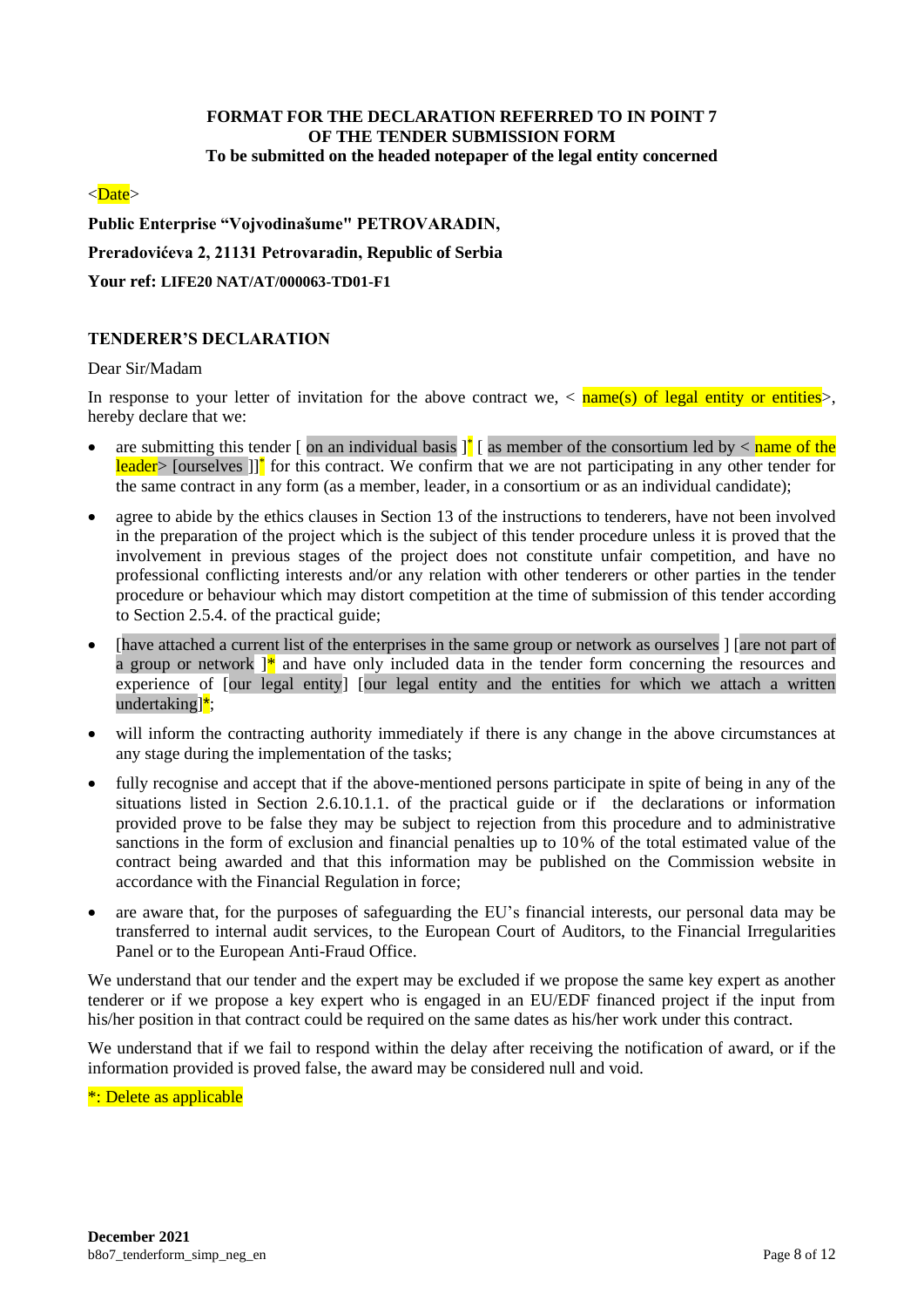## **DECLARATION ON HONOUR ON EXCLUSION AND SELECTION CRITERIA**

#### **[How to submit the Declaration on Honour:**

Insert here form A14a, available in the tender dossier or at the following link: <http://ec.europa.eu/europeaid/prag/annexes.do?chapterTitleCode=A>

- each legal entity identified under point 1, including every consortium member, and capacityproviding entities (if any) signs and dates the declaration on honour
- when submitting the tender, the signed and dated declaration on honour shall be included

**Delete this section highlighted in yellow after having completed all instructions.]**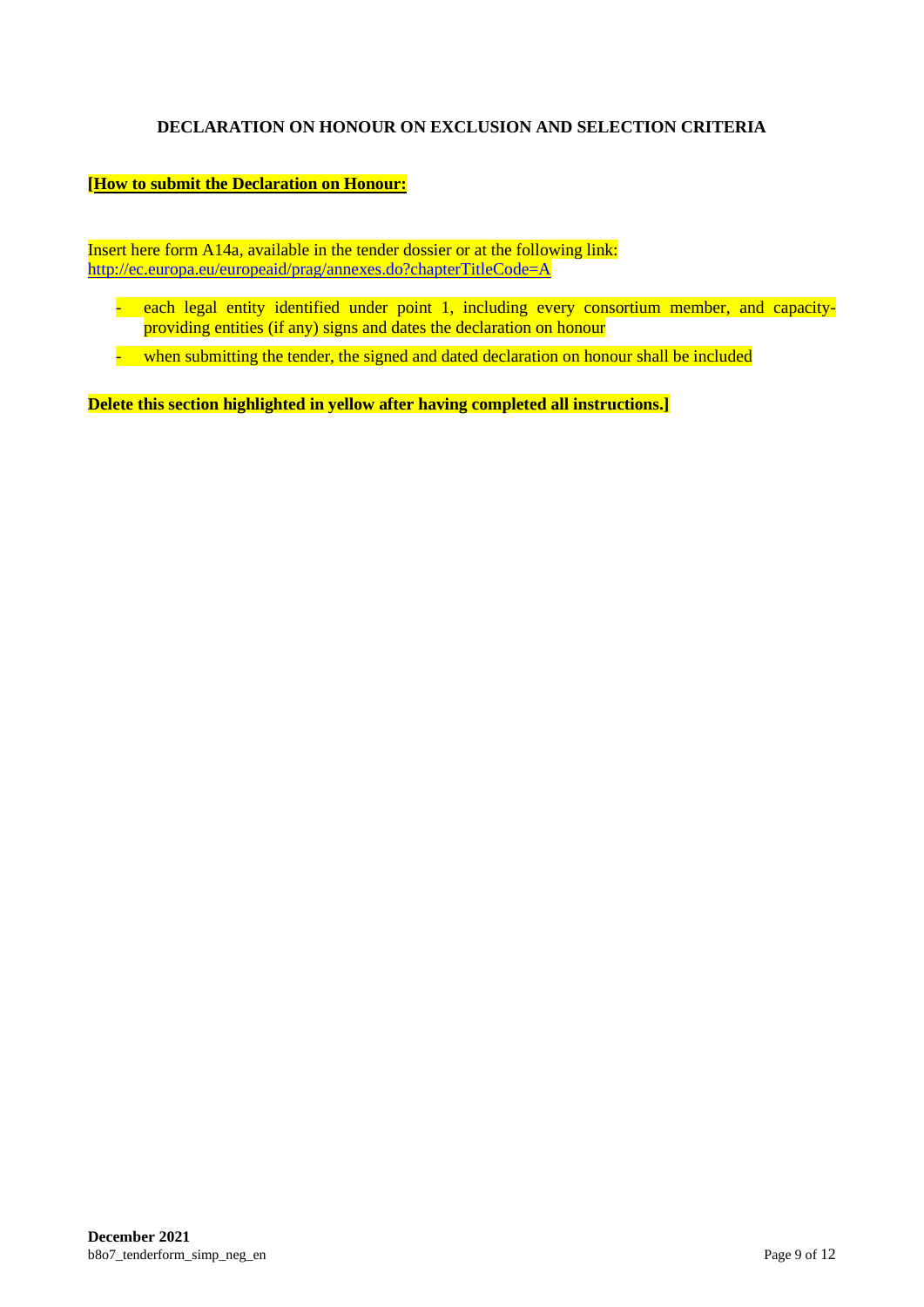#### If this declaration is completed by a consortium member:

The following table contains our financial data.. These data are based on our annual closed accounts and our latest projections. Estimated figures (i.e. those not included in annual closed accounts) are given in the columns marked with \*\*. Figures in all columns are calculated on the same basis to allow a direct, year-onyear comparison to be made (or, if the basis has changed, an explanation of the change must be provided as a footnote to the table). When the current ratio is set as selection criterion, for non-for-profit organisations the ratio has to be calculated without taking into account within the current liabilities the pre-financing received from donors for ongoing projects. Any clarification or explanation which is judged necessary may also be provided.

| <b>Financial data</b><br>Data requested in this<br>table must be consistent<br>with the selection criteria<br>set in the contract notice | 2 years<br><b>before</b><br>last <sup>5</sup><br>$<$ specify $>$<br><b>EUR</b> | Year<br>before last<br>year <sup>5</sup><br><specify><br/>EUR</specify> | Last year <sup>5</sup><br>$<$ specify $>$<br><b>EUR</b> | Average <sup>6</sup><br><b>EUR</b> | [Last year<br>$EUR$ <sup>**</sup> | [Current<br>year<br>$EUR]^{**}$ |
|------------------------------------------------------------------------------------------------------------------------------------------|--------------------------------------------------------------------------------|-------------------------------------------------------------------------|---------------------------------------------------------|------------------------------------|-----------------------------------|---------------------------------|
| Annual turnover <sup>7</sup> ,<br>excluding this contract                                                                                |                                                                                |                                                                         |                                                         |                                    |                                   |                                 |
| Current assets <sup>8</sup>                                                                                                              |                                                                                |                                                                         |                                                         |                                    |                                   |                                 |
| Current liabilities <sup>9</sup>                                                                                                         |                                                                                |                                                                         |                                                         |                                    |                                   |                                 |
| [Current ratio (current<br>assets/current<br>liabilities)                                                                                | Not<br>applicable                                                              | Not<br>applicable                                                       |                                                         | Not<br>applicable                  | Not<br>applicable                 | Not<br>applicable]              |

The following table contains statistics on our personnel , as included in the consortium's tender form:

| Average<br>manpower                  | <b>Year before last</b><br>year |                                | Last year      |                                | <b>Current</b> year |                                | <b>Period average</b> |                                |
|--------------------------------------|---------------------------------|--------------------------------|----------------|--------------------------------|---------------------|--------------------------------|-----------------------|--------------------------------|
|                                      | <b>Overall</b>                  | <b>Relevant</b><br>fields $11$ | <b>Overall</b> | <b>Relevant</b><br>fields $11$ | <b>Overall</b>      | <b>Relevant</b><br>fields $11$ | <b>Overall</b>        | <b>Relevant</b><br>fields $11$ |
| Permanent<br>personnel <sup>12</sup> |                                 |                                |                |                                |                     |                                |                       |                                |
| Other<br>personnel <sup>13</sup>     |                                 |                                |                |                                |                     |                                |                       |                                |

Yours faithfully,

<Signature of authorised representative>

<Name and position of authorised representative>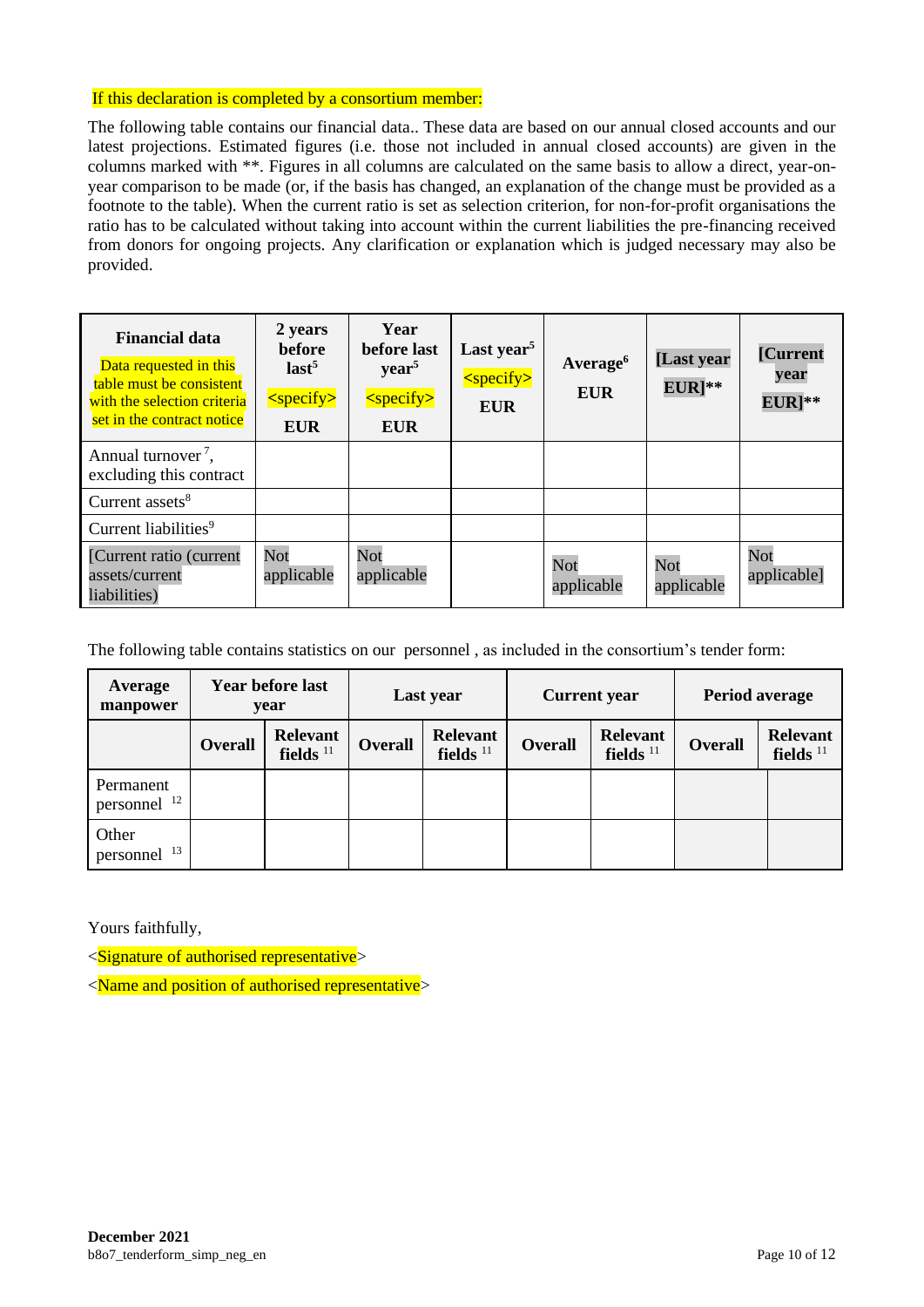# **STATEMENT OF EXCLUSIVITY AND AVAILABILITY<sup>20</sup>**

# **PUBLICATION REF: LIFE20 NAT/AT/000063-TD01-F1**

I, the undersigned, hereby declare that I agree to participate exclusively with the tenderer < tenderer name > in the above-mentioned service tender procedure. This includes that I will not be proposed as a replacement expert in this tender procedure. I declare that I am able and willing to work for the period(s) set for the position for which my CV has been included if this tender is successful, namely:

| From                                  | Tо                                | <b>Availability</b>     |  |  |
|---------------------------------------|-----------------------------------|-------------------------|--|--|
| $\frac{1}{2}$ < start of period 1 >   | $\frac{1}{2}$ < end of period 1   | [full time] [part time] |  |  |
| $\frac{1}{2}$ < start of period 2 $>$ | $\frac{1}{2}$ < end of period 2 > | [full time] [part time] |  |  |
| $<$ etc. $>$                          |                                   |                         |  |  |

I confirm that I do not have a confirmed engagement<sup>21</sup> as key expert in another EU/EDF-funded project, or any other professional activity, incompatible in terms of capacity and timing with the above engagements.

By making this declaration, I understand that I am not allowed to offer my services as an expert to any other tenderer participating in this tender procedure. I am fully aware that if I do so, I will be excluded from this tender procedure, the tenders will be rejected, and I may also be subject to exclusion from other tender procedures and contracts funded by the EU/EDF.

I also declare that I am not in a situation of conflict of interest or unavailability and commit to inform the tenderer(s) of any change in my situation.

I also declare that I am not in a situation of conflict of interest or unavailability, that I am not in the list of EU restrictive measures [\(www.sanctionsmap.eu\)](http://www.sanctionsmap.eu/) and commit to inform the tenderer(s) of any change in my situation.

I acknowledge that I have no contractual relations with the contracting authority and in case of dispute concerning my contract with the contractor I shall address myself to the latter and/or to the competent jurisdictions.

| [For information, I have signed a statement of exclusivity and availability for the following tender(s): |  |  |  |
|----------------------------------------------------------------------------------------------------------|--|--|--|
|                                                                                                          |  |  |  |
|                                                                                                          |  |  |  |
|                                                                                                          |  |  |  |

| <b>Tender reference</b>              | <b>Submission deadline</b><br>for the tender | <b>Tendered engagement</b> |
|--------------------------------------|----------------------------------------------|----------------------------|
| $\langle$ tender reference $\rangle$ | $\langle$ date $\rangle$                     | [full time] [part time]    |
| $\langle$ tender reference $\rangle$ | < date >                                     | [full time] [part time]    |
| etc. >                               |                                              |                            |

Should I receive a confirmed engagement I declare that I will accept the first engagement offered to me chronologically. Furthermore I will notify the tenderer immediately of my unavailability. ]

| <b>Name</b>      |  |
|------------------|--|
| <b>Signature</b> |  |
| <b>Date</b>      |  |

<sup>&</sup>lt;sup>1</sup> Country in which the legal entity is registered.